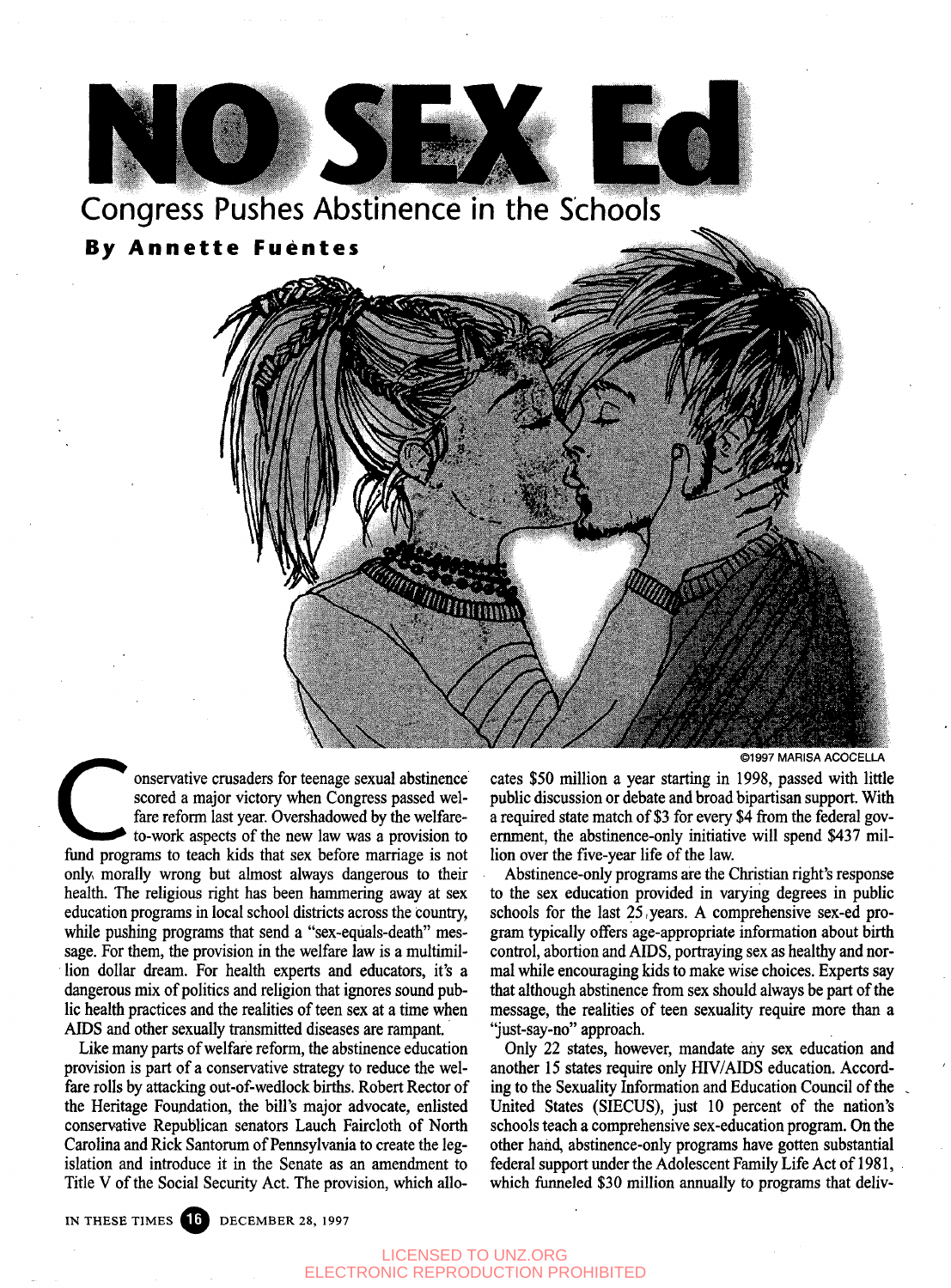gred an abstinence-only message. Funding slowed after 1993, when the Center for Reproductive Law and Family Policy filod a lawsuit charging that the law promoted overtly religious messages. But by then, such right-wing groups as Phyl- 'j.s Schafly's Committee on the Status of Women had already obtained grants to create abstinence-only curricula.

Schafly's group funded two of the most widely used programs in public schools, "Sex Respect" and "Choosing the Best." Public health experts call them dangerously inaccurate, biased and moralistic. Until it was recently revised because of criticism, "Choosing the Best" advised teens to wash their genitals with Lysol after condom use to prevent sexually transmitted diseases. "Sex Respect," written in 1985 with \$1 million in state and federal funds, tells kids "there's no way to have premarital sex without hurting someone," refers to abortion as "killing the baby," and implies that the AIDS virus can pass through latex condoms and be transmitted by kissing.

A May 1997 report on abstinence-only programs in California schools by the Public Media Center and the Applied Research Center found that "Sex Respect" portrays black youth, in text and illustrations, as promiscuous, irresponsible and troubled. The report says the program is suffused with a

Christian fundamentalist bias that uses moral absolutes instead of sound educational and health principles. How widespread are such extremist curricula? According to the report, 1 in 4 of the country's school districts use abstiaence-only curricula and 1 in 8 use "Sex Respect" in particular.

I applying for the new pot of abstiany states initially balked at nence funds because of the restrictions on what can be taught and skepticism that abstinence-only programs actually work to postpone teen sex. But in the end, all 50 states submitted funding applications to the federal Maternal and Child Health Bureau, concluding that there is no such thing as bad money in a time of cutbacks.

But state health and education officials have found themselves caught between a rock and a hard place. Dan

Daley, policy analyst at SIECUS, said he got many calls from frantic state officials. "They were very conflicted," he says. "They wanted to do an application that was good public health and not political." In his review of 40 state applications, he found that the majority planned some media campaigns and would target youngsters under 14, those for whom an abstinence message is most effective. "States have tried to make lemonade out of lemons," he says. "The plans show public health officials struggling to put together plans based en sound principles."

Bnter the National Coalition for Abstinence Education (NCAE). Like a highway patrol cop waiting at a speed trap, the newly formed coalition anticipated that public health officials might not take the abstinence-only initiative seriously enough. "Congress had an extremely narrow intent for these dollars," says Peter Brandt, the coalition's coordinator. "There was a feeling among a lot of people when this law passed that states would go in the opposite direction and attempt to sabotage the intent. And there was a feeling that the Maternal and Child Health Bureau wouldn't provide the critical oversight needed."

Brandt says the coalition is just an amalgam of some 62 grass-roots groups and is run by "a couple of volunteers in a couple of offices spread out over the United States." But among the members are several of the largest and most politically potent conservative organizations in the country: the Hagle Forum, the Family Research Council and Focus on the Family. Sources say Focus on the Family, which like the coalition is based in Colorado Springs, is the real muscle and money behind the abstinence effort. Its founder, James Dobson, who proselytizes a conservative Christian agenda on his nationally syndicated talk radio show, rails against comprehensive sex ed as a tool of homosexuals and leftists. In September, his group, which is the largest publisher of abstinence-only educational material in the country, took out

> full-page ads in newspapers in several states, condemning sex education for failing to prevent teen pregnancies and exhorting governors to adopt abstinence-only programs. In October, the coalition sent out letters to the heads of all 50 maternal and child health programs announcing its intentions to review all state funding applications and issue "compliance report cards" on each state's adherence to "the spirit and letter of the legislation." The report cards, meant to look like official documents, declare that they were compiled by a national panel of abstinence-centered authorities.



**The conservative** group Focus on **the Family** took out t his **full-page** ad in the Charleston, W.Va., Gazette.

nence-only definition (see "The ABC's of Abstinence-Only Education," page 18), and gave abstinence advocates a dominant role in shaping the proposal. Failing grades went to state proposals that were media-heavy and promoted an abstinence message that included such terms as "non-judgmental, respectful, culturally relevant and not fear-based."

abstinence-centered

High grades went to proposals that targeted kids from ages 9 to 19, did few or no media campaigns, focused on classroom instruction, hewed to all eight parts of the federal absti-

Proof of the coalition's clout surfaced quickly. In the spring, the Oklahoma Family Council, a coalition member, reviewed a copy of the state's funding application. According to sources, conservative Rep. Tom Coburn contacted Gov. Frank Keating and persuaded him to revise the application according to the coalition's wishes. In a letter to Oklahoma's health commissioner, the coalition's Brandt wrote: "We honor you for

DECEMBER 28, 1997 TWO IN THESE TIMES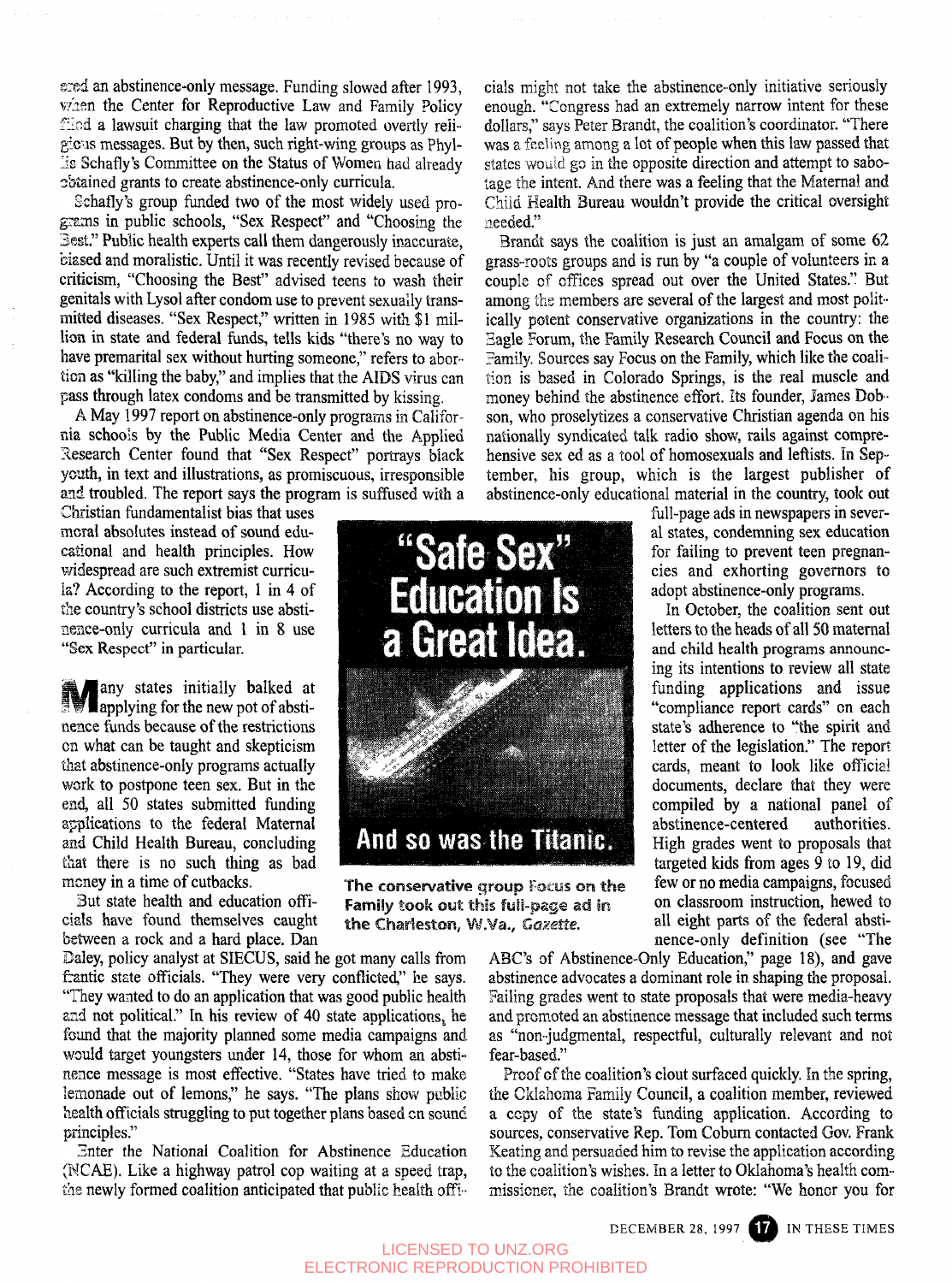We had completed a report card on your original plan, but put "We're doing a fairly good job of abstinence-based compreit on hold after learning that an amended plan would be written. Your original plan received a grade of F." Roland Foster, a spokesman for Coburn, said he wasn't aware of Coburn's conversations with the governor, but acknowledged that Coburn had worked with state health department officials to put together the revised application. As for Coburn's interactions with the coalition and its Oklahoma affiliates, he says, "We know these people. We appreciate their goals. We support what they're doing."

The coalition has fewer supporters in Maine, where Gov. Angus King has publicly declared his opposition to abstinence-only programs. Not surprisingly, Maine's proposal got an F, and health officials there received a letter from Brandt stating: "NCAE hereby denounces the Maine state plan and encourages all abstinence organizations and advocates in Maine to publicly do the same. ... In too many states, abstinence-centered programs are being planned to simply oblige the philosophy and structure of comprehensive sex education. This is not what Congress intended."

Although Maine had been reluctant to apply for the abstinence money because of its limitations, "after a great deal of discussion including the governor, we felt the money could be used to augment our work," says DeEtte Hall, program man-

## **THE ABC \$ OF ABSTINENCE-ONLY EDUCATION**

The Heritage Foundation created the definition for abstinence-<br>only education that was used in the federal initiative. The defition consists of eight principles, but states are instructed that "it is he Heritage Foundation created the definition for abstinenceonly education that was used in the federal initiative. The definnot necessary to place equal emphasis on each element of the definition" as long as their proposed programs don't contradict any single element. Conservative activists use these principles as a yardstick to measure states' commitment to abstinence-only education, demanding that all elements be reflected in their funding proposals.

Abstinence education, according to the definition, means an educational or motivational program that:

A. has as its exclusive purpose teaching the social, psychological and health gains to be realized by abstaining from sexual activity;

**B.** teaches abstinence from sexual activity outside marriage as the expected standard for all school-age children;

C. teaches that abstinence from sexual activity is the only certain way to avoid out-of-wedlock pregnancy, sexually transmitted diseases and other associated health problems;

D. teaches that a mutually faithful monogamous relationship in the context of marriage is the expected standard of human sexual activity;

**E.** teaches that sexual activity outside of marriage is likely to have harmful psychological and physical effects;

F. teaches that bearing children out-of-wedlock is likely to have harmful consequences for the child, the child's parents and society;

G. teaches young people how to reject sexual advances and how alcohol and drug use increases vulnerability to sexual advances;

H. teaches the importance of attaining self-sufficiency before<br>engaging in sexual activity .—A.F. •

your wisdom and courage in submitting an amended plan.... ager for Maine's Teen and Young Adult Health Program. hensive family life education. We have the third lowest teen pregnancy rate in the country. We don't want to jeopardize that." Maine proposes to spend its entire \$172,000 grant on TV ads promoting parent-child communication. Hall wasn't concerned about opponents, who are a vocal but small presence, and was confident that Maine's proposal would sail through the approval process.

> But the pressure is intense. State health officials targeted by the coalition's report-card campaign have been inundated by calls from conservative religious activists. "Our folks are getting caught in the middle of varying agendas," says Catherine Hess, executive director of the Association of Maternal and Child Health Programs in Washington, D.C. "There is concern about the level of monitoring by interest groups at the beginning stages of the program. The amount of energy it takes to respond to the letters and calls detracts from moving on and draws energy away from other important work."

> Brandt downplays the coalition's influence. "We're just an ad hoc coalition," says Brandt. "We can't go into states and spank anybody." The ultimate arbiter of whether states are adhering to the letter of congressional law must be Congress itself, Brandt says. The coalition, however, has the ear and sympathies of conservative Republicans—and some Democrats—in

> > Congress and in the state houses. "They've asked us to keep records of our monitoring and possible misspending of the federal funding," says Brandt of certain Congress members whom he declined to name.

> > Lost in the conservative drive to control teenagers' sexuality are the kids themselves. For most of them, all the messages about abstinence and sex only in the context of marriage go in one ear and out the other. More than half of all teens have had intercourse by age 18. Every year, 3 million teens are infected with sexually transmitted diseases, and AIDS is now the sixth leading cause of death for youth aged 15 to 24. Abstinence-only programs that tell kids, "Pet your dog, not your date" or "Don't be a louse, wait for your spouse" are a pathetic defense. Does arming them with a condom make the world a safer place? Substantial evidence says it can, in concert with other tools and information. But for religious conservatives, keeping kids safe is not the goal. "What impact will the abstinence-only message have on AIDS prevention?" says Susan Flinn of Advocates for Youth in Washington, D.C. "It says to me that these people don't care at all about young people at risk of contracting AIDS." ■

> > **Annette Fuentes** *is a Prudential fellow at Columbia University's Graduate School of Journalism. •*

IN THESE TIMES **B** DECEMBER 28, 1997